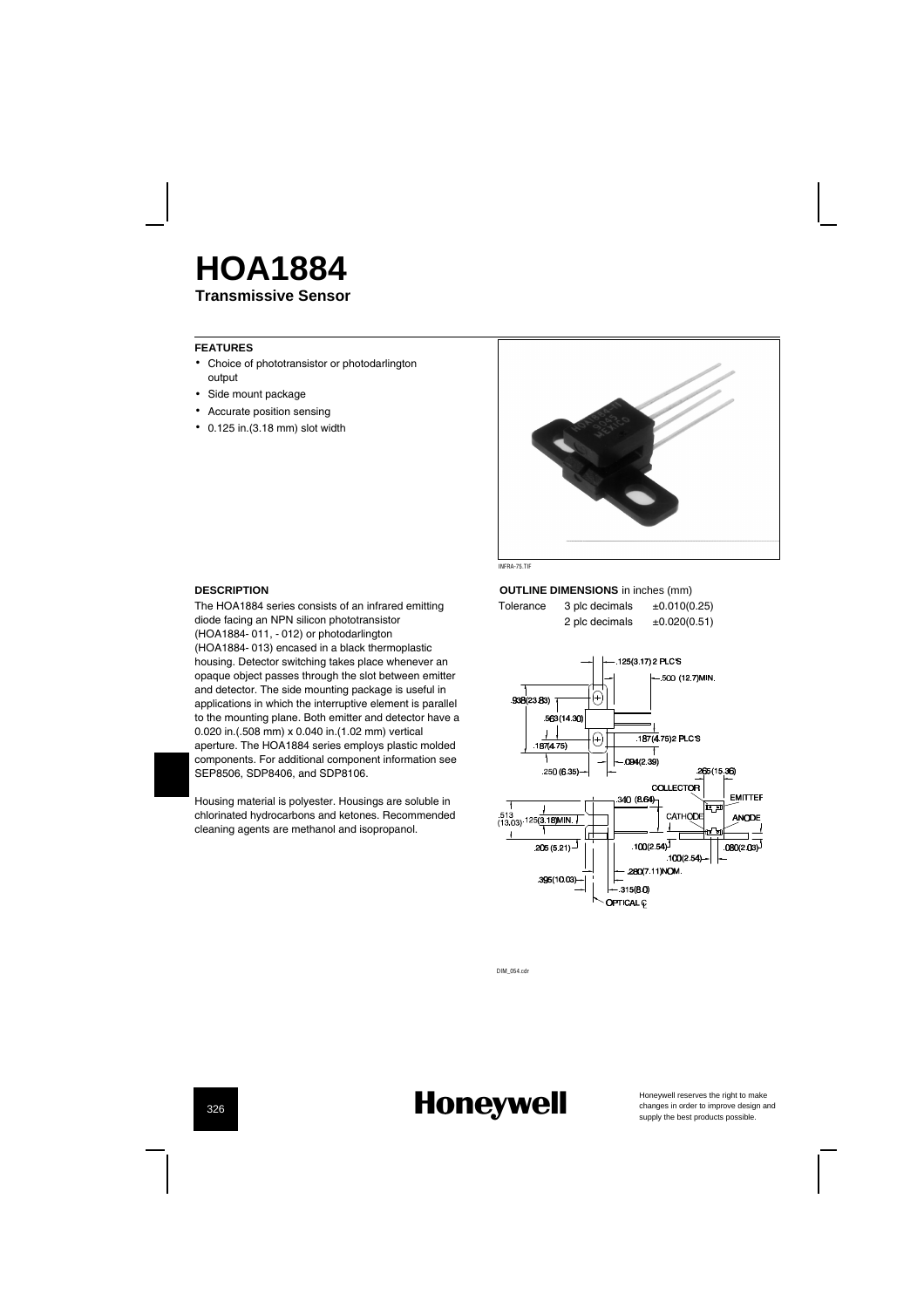## **Transmissive Sensor HOA1884**

| <b>ELECTRICAL CHARACTERISTICS</b> (25°C unless otherwise noted)                                           |                |                 |            |                  |              |                                                                      |
|-----------------------------------------------------------------------------------------------------------|----------------|-----------------|------------|------------------|--------------|----------------------------------------------------------------------|
| <b>PARAMETER</b>                                                                                          | <b>SYMBOL</b>  | <b>MIN</b>      | <b>TYP</b> | <b>MAX</b>       | <b>UNITS</b> | <b>TEST CONDITIONS</b>                                               |
| <b>IR EMITTER</b>                                                                                         |                |                 |            |                  |              |                                                                      |
| <b>Forward Voltage</b>                                                                                    | V <sub>F</sub> |                 |            | 16               | $\mathbf{V}$ | $I_F=20$ mA                                                          |
| Reverse Leakage Current                                                                                   | l <sub>R</sub> |                 |            | 10               | μA           | $V_R = 3 V$                                                          |
| <b>DETECTOR</b><br><b>Collector Emitter Breakdown Voltage</b><br>HOA1884-011, 012<br>HOA1884 013          | $V(BR)$ CEO    | 30<br>15        |            |                  | $\vee$       | $Ic=100\muA$                                                         |
| Emitter Collector Breakdown Voltage                                                                       | V(BR)ECO       | 50              |            |                  | $\vee$       | $IE=100 \mu A$                                                       |
| <b>Collector Dark Current</b><br>HOA1884-011, 012<br>HOA1884 013                                          | <b>CEO</b>     |                 |            | 100<br>250       | nA           | $VCE=10 V$<br>$F = 0$                                                |
| <b>COUPLED CHARACTERISTICS</b><br>On-State Collector Current<br>HOA1884-011<br>HOA1884-012<br>HOA1884-013 | C(ON)          | 0.3<br>18<br>40 |            |                  | mA           | $VCE=5 V$<br>$I = 20$ mA                                             |
| <b>Collector-Emitter Saturation Voltage</b><br>HOA1884-011<br>HOA1884-012<br>HOA1884-013                  | VCE(SAT)       |                 |            | 0.4<br>0.4<br>11 | $\vee$       | $I_F=20$ mA<br>$lc=40 \mu A$<br>$lc = 230 \mu A$<br>$lc = 500 \mu A$ |
| <b>Rise And Fall Time</b><br>HOA1884-011, 012<br>HOA1884 013                                              | $t_r$ , $t_f$  |                 | 15<br>75   |                  | μs           | $Vcc=5$ V, $lc=1$ mA<br>$R_L = 1000 \Omega$<br>$R_L = 100 \Omega$    |

#### **ABSOLUTE MAXIMUM RATINGS**

(25¡C Free-Air Temperature unless otherwise noted) Operating Temperature Range -40°C to 85°C<br>Storage Temperature Range -40°C to 85°C Storage Temperature Range Soldering Temperature (5 sec) 240°C **IR EMITTER** Power Dissipation 100 mW (1) Reverse Voltage 3V<br>Continuous Forward Current 50 mA Continuous Forward Current **DETECTOR TRANS. DARLINGTON**<br>
Collector-Emitter Voltage 30 V 15 V Collector-Emitter Voltage 30 V Emitter-Collector Voltage 5V 5V Power Dissipation  $100 \text{ mW}$  (1)  $100 \text{ mW}$  (1) Collector DC Current 30 mA 30 mA



Honeywell reserves the right to make changes in order to improve design and<br>supply the best products possible.

## Honeywell **Supply the best products** and  $\frac{1}{327}$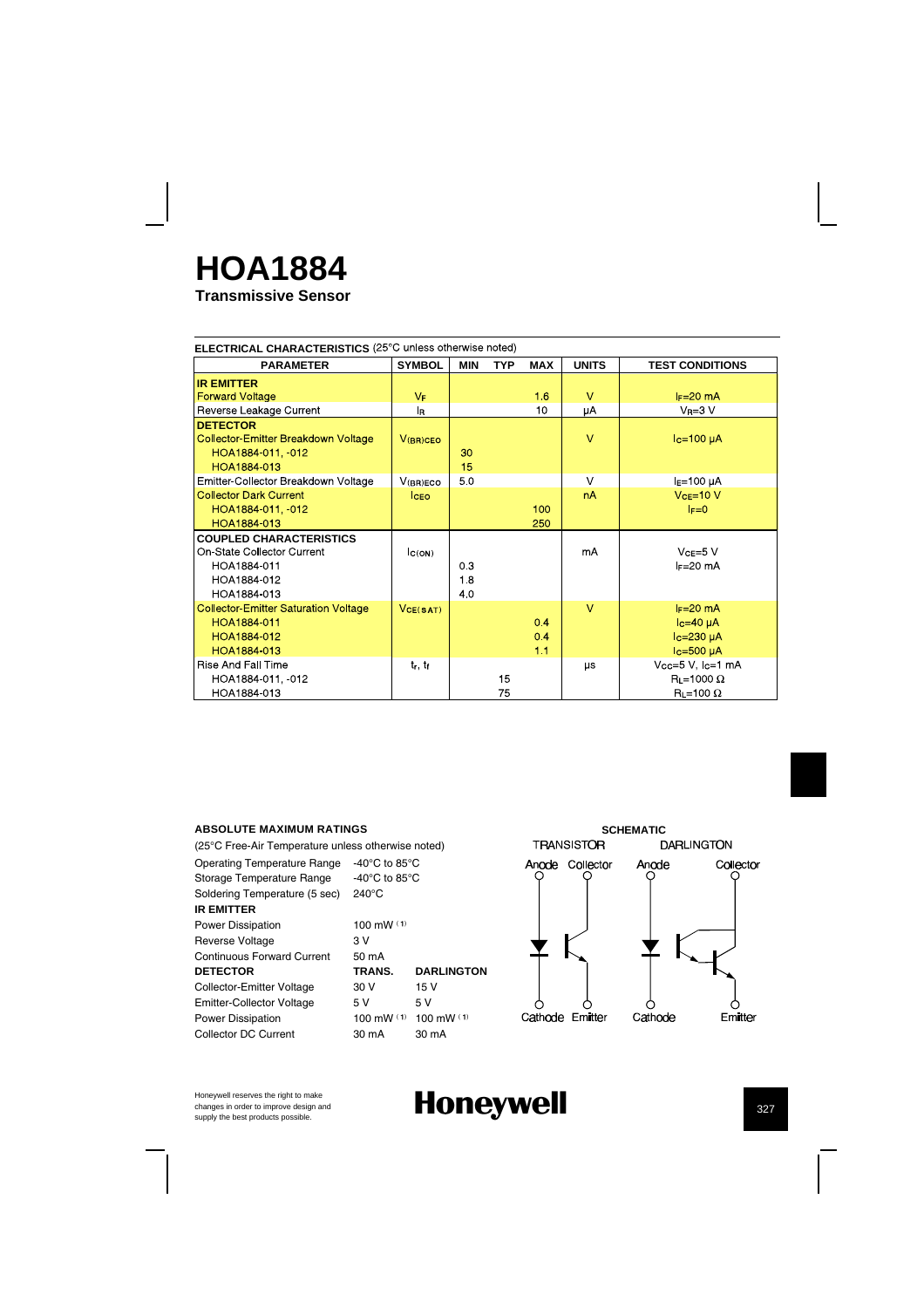## **Transmissive Sensor HOA1884**



# **Honeywell**

Honeywell reserves the right to make<br>changes in order to improve design and<br>supply the best products possible.

328